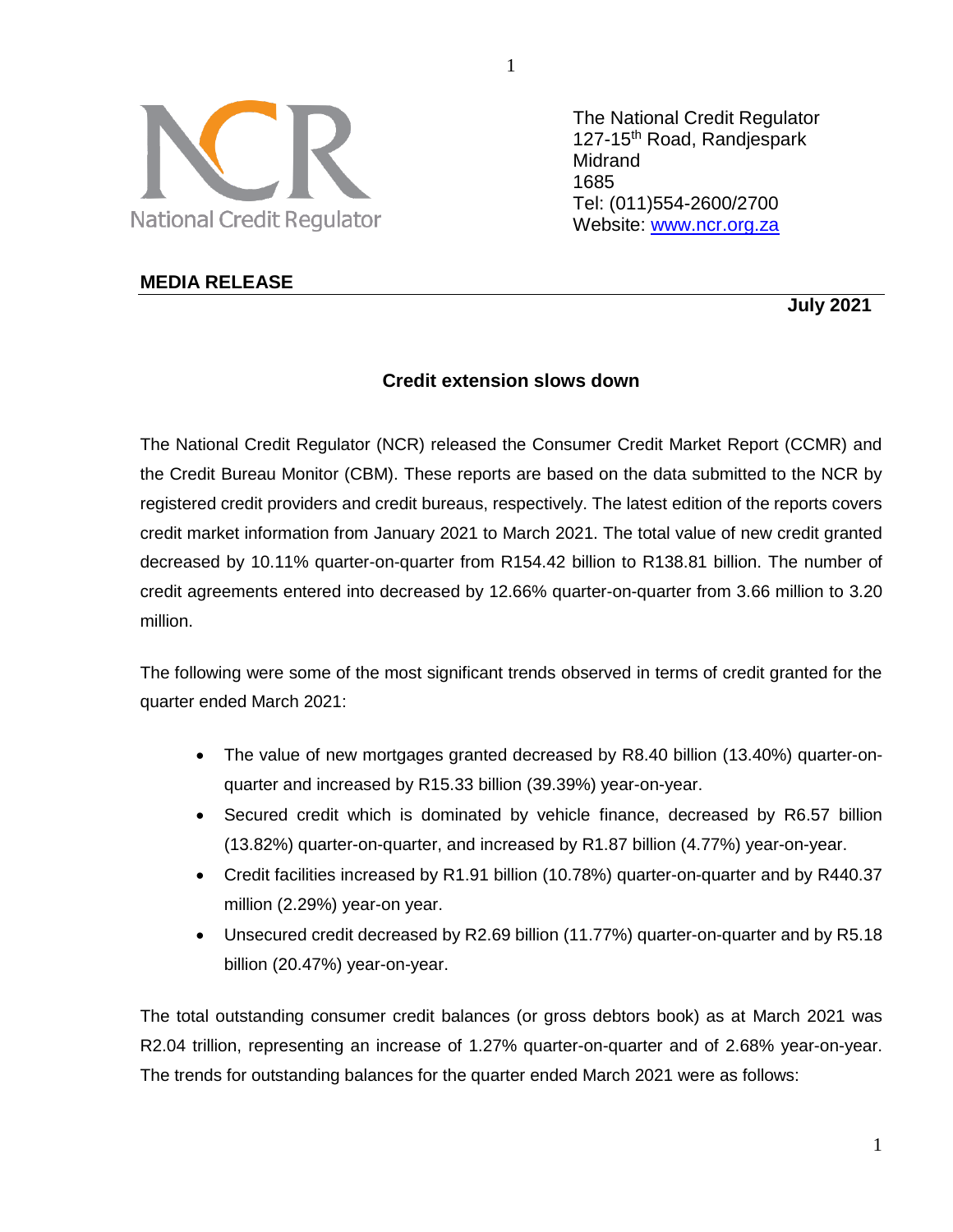- Mortgages debtors book increased by R27.10 billion (2.67%) for the quarter ended March 2021 and by R54.05 billion (5.47%) year-on-year.
- Secured credit debtors book increased by R1.55 billion (0.34%) for the quarter ended March 2021 and by R8.43 billion (1.88%) year-on-year.
- Credit facilities debtors book decreased by R498.01 million (0.19%) for the quarter ended March 2021 and increased by R167.49 million (0.06%) year-on-year.
- Unsecured credit debtors book decreased by R3.46 billion (1.60%) for the quarter ended March 2021 and by R10.92 billion (4.88%) year-on-year.

Credit bureaus held records for 27.53 million credit-active consumers, which showed an increase of 0.44% when compared to the 27.41 million in the previous quarter. Consumers classified in good standing increased by 216,007 to 17.01 million consumers. This amounts to 61.80% of the total number of credit-active consumers, an increase of 0.84% quarter-on-quarter and a decrease of 0.78% year-on-year. The number of credit active accounts decreased from 90.47 million to 85.09 million in the quarter ended March 2021. The number of impaired accounts has decreased from 23.85 million (26.34%) to 20.18 million (23.71%) in March 2021, a decrease of 3,650,424 quarteron-quarter and increased by 296,911 year-on-year.

The number of credit reports issued to consumers increased from 394,458 to 584,437. A total of 493,538 (84.45%) credit reports were issued free of charge, and the balance of 90,899 (15.55%) were issued at a cost. There were 25,404 disputes lodged on information held on consumer credit records for the quarter ended March 2021, a decrease of 4.50% quarter-on-quarter and 35.80% year-on-year.

Nomsa Motshegare, the Chief Executive Officer (CEO) of the NCR recognises that consumers are indeed facing tough times and encourages those who are battling to keep up with their debt to utilise the different debt relief options provided for in the National Credit Act and by the industry. Consumers battling with their debt can approach their credit providers directly to negotiate for lower instalments or for some kind of relief on their debts. If this fails, consumers can approach a registered debt counsellor for assistance.

Motshegare further advises consumers who qualify to claim from their credit life insurance. Credit life insurance covers the outstanding debt in the event of unforeseen circumstances such as death, retrenchment, unemployment, inability to earn an income, disability and others. In